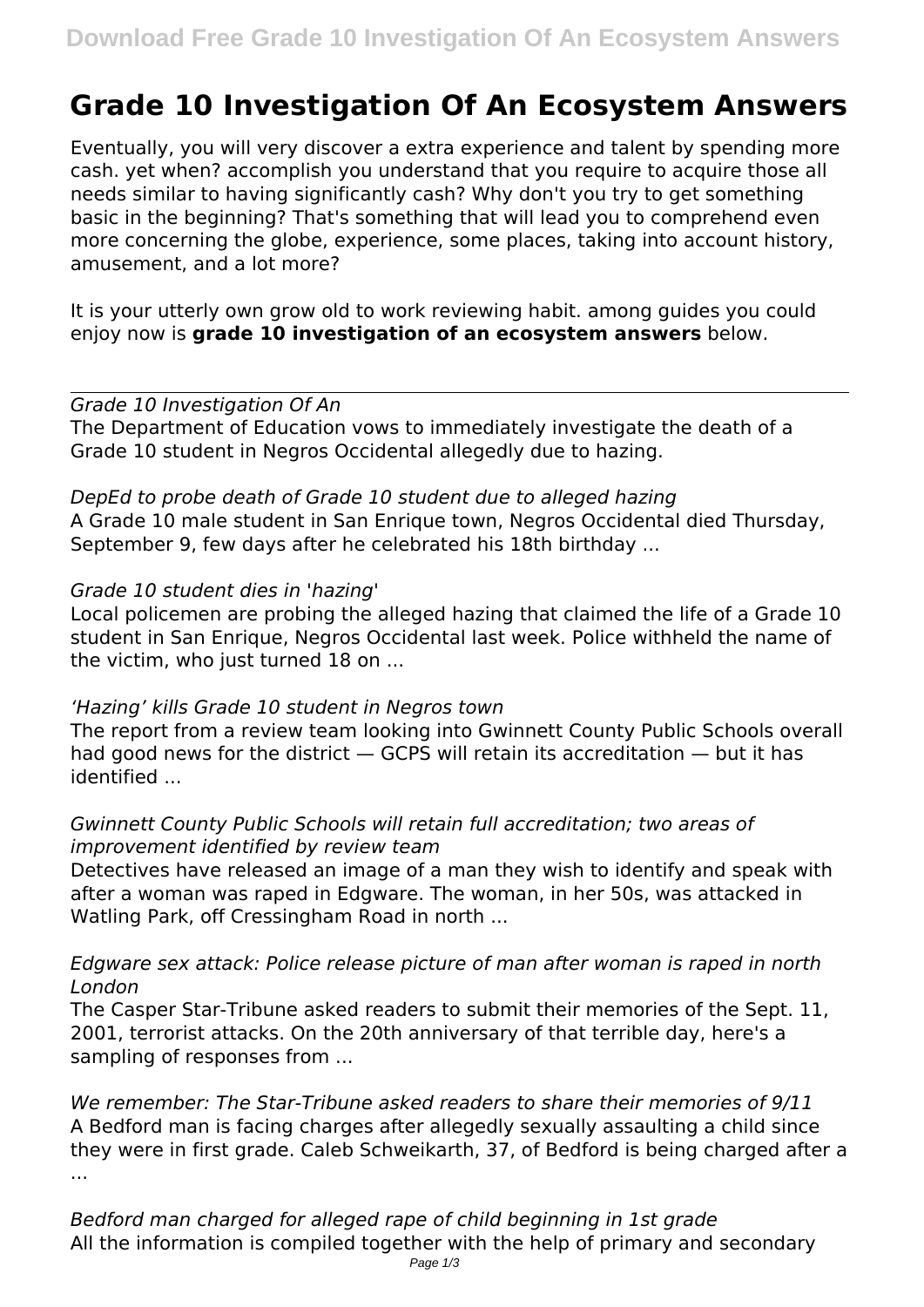research techniques This Medical Grade Hydrogel market study report is a range of comprehensive data based on the ...

# *Medical Grade Hydrogel Market Will Generate Record Revenue by 2027 | Coloplast, Foryou Medical*

LUMBERTON — The search for a man wanted in the shooting death on Friday of a Lumberton man ended Sunday with an arrest, according to the Robeson County Sheriff's Office.

*Deputies arrest suspect in Friday shooting death of Lumberton man* The police investigation has found Mufti Aziz-ur-Rehman guilty of raping a madrassa student in Lahore. Judicial Magistrate Rana Arshad heard the cleric's bail plea at the Cantt Court on Tuesday.

*Police investigation finds Mufti Aziz-ur-Rehman guilty of raping madrassa student* Today's Daily Pledge of Allegiance was recited by Ms. Ragan's 2nd Grade Class at Northside Elementary School. UPDATE: (Sept. 10, 2:55 p.m.): Elgin Air Force Base officials in a Tweet Friday afternoon ...

#### *The Daily Pledge: Ms. Ragan's 2nd Grade Class*

The evacuation in Middletown on North Union and North Spring Streets has ended after about seven hours on Wednesday. The reason for the evacuation according to Middletown Police was due to ...

# *UPDATE: Middletown man charged after admitting to having military-grade explosives in home lab*

Police say "strong headway has been made on this case already," with several neighbors and eyewitnesses coming forward to be interviewed. Investigators are also reviewing security footage from the ...

*No Arrests Yet In Shooting Death Of 12-Year-Old London Bean In Minneapolis* Today's Daily Pledge of Allegiance was Ms. West's 4th Grade Class at Patronis Elementary School. UPDATE: (Sept. 10, 2:55 p.m.): Elgin Air Force Base officials in a Tweet Friday afternoon said the ...

## *The Daily Pledge: Ms. West's 4th Grade Class*

U.S. employers posted a record job openings for the second consecutive month in July — more affirmation that the labor market is bouncing back from last year's coronavirus ...

## *Another record for US job openings; 10.9 million in July*

The Department of Education (DepEd) on Thursday condemned the death of a Grade 10 learner in Negros Occidental allegedly due to hazing.In a statement, the DepEd assured investigation "will be carried ...

## *DepEd probes death of Grade 10 student due to alleged hazing*

Grade 10 learner due to an alleged incident of hazing. "The Department will ensure that investigations will be carried out immediately," DepEd said in a statement. "We deeply regret and sympathize ...